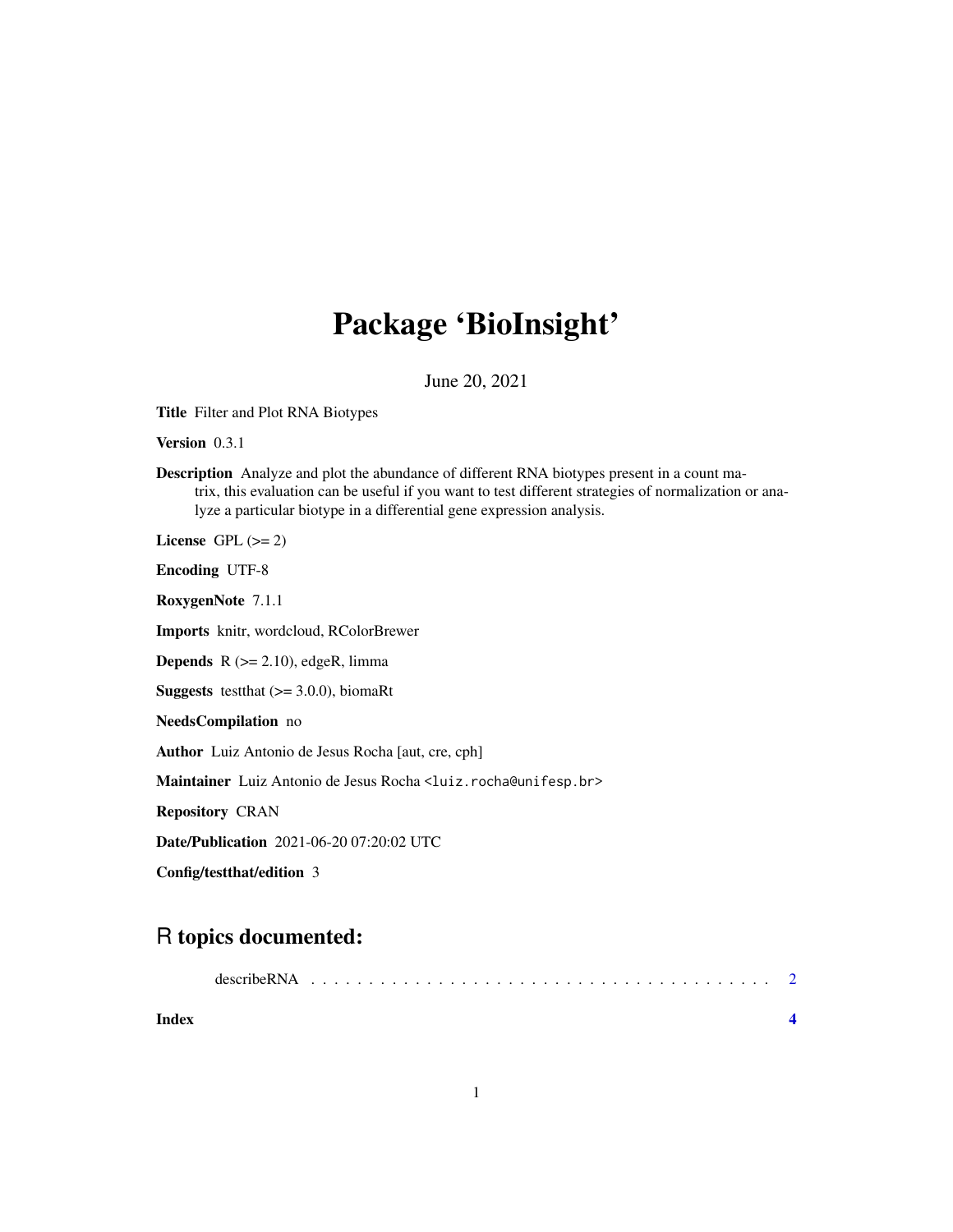<span id="page-1-0"></span>describeRNA *describeRNA*

#### Description

This function provide filterByExpr with two customized options. See 'Arguments'. Different strategies can be useful either if you are trying to compare different approaches of normalization or if you want to analyze a particular biotype where a different variation of expression is expected under certain conditions. A BioInsight data frame will return with your new count matrix where you can proceed with your Differential Expression Analysis.

#### Usage

```
describeRNA(
  counts,
 biotypes,
 groups,
  report = FALSE,verbose = FALSE,
  filter = 1)
```
#### Arguments

| counts   | data.frame where you have gene counts                                                                 |
|----------|-------------------------------------------------------------------------------------------------------|
| biotypes | data.frame where you have a gene_biotype column                                                       |
| groups   | factor with groups and samples (see Examples)                                                         |
| report   | if TRUE will generate a .pdf file in /tmp/ folder ('wordcloud' and 'RColor-<br>Brewer' are necessary) |
| verbose  | if TRUE will print your result in your console ('knitr' is necessary)                                 |
| filter   | Your threshold (see edgeR::filterByExpr)                                                              |

#### Details

For filter you may want to use "1" if you want the default option from filterByExpr. If 2 "Slightly" above the default will be applied. If "3" A more restrictive option will be applied.

#### Note

You can use trace(describeRNA, edit=T) to set different values as threshold for "filter" option.

#### References

Robinson MD, McCarthy DJ, Smyth GK. edgeR: a Bioconductor package for differential expression analysis of digital gene expression data. Bioinformatics. 2010;26(1):139-140. doi:10.1093/bioinformatics/btp616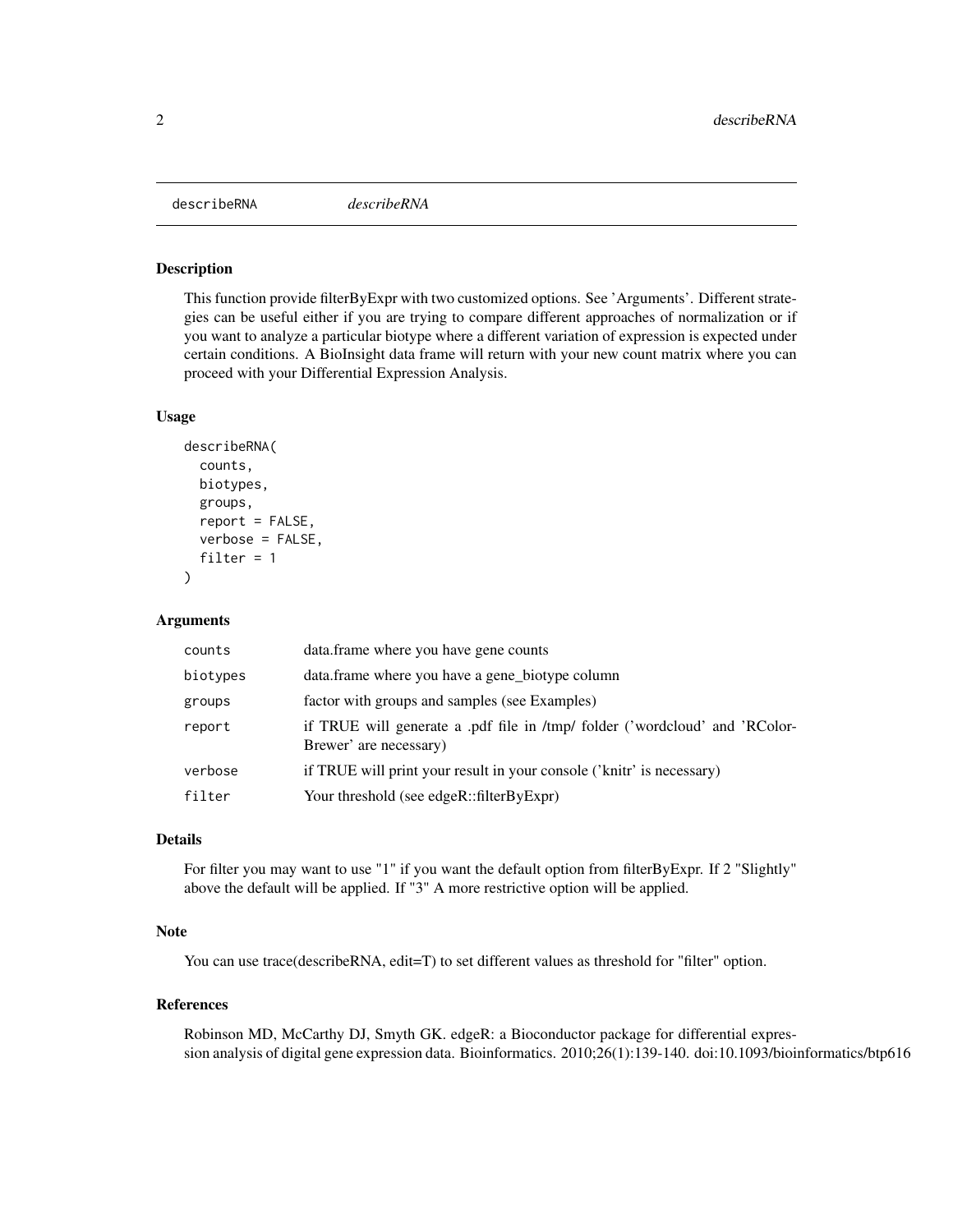#### describeRNA 3

#### Examples

```
counts = system.file("extdata", "count_matrix.tsv", package="BioInsight")
counts = read.table(counts, row.names=1, header=TRUE)
biotypes = system.file("extdata", "Rattus_Norvegicus_biomart.tsv", package="BioInsight")
biotypes = read.table(biotypes, row.names=1, header=TRUE)
groups = rep(as.factor(c("1", "2")), each=5)
describeRNA(counts=counts,
            biotypes=biotypes,
            groups=groups,
            filter=2)
```